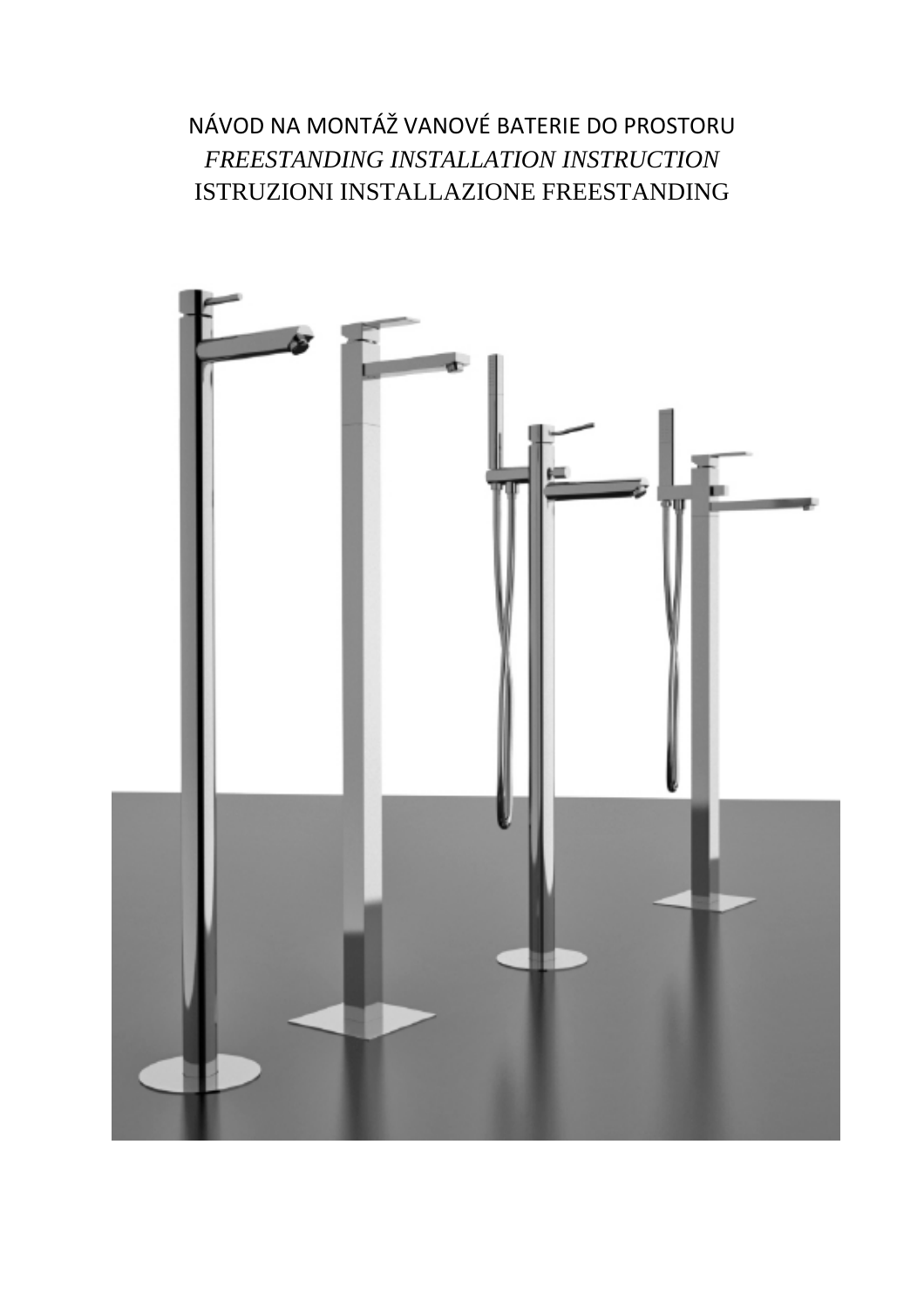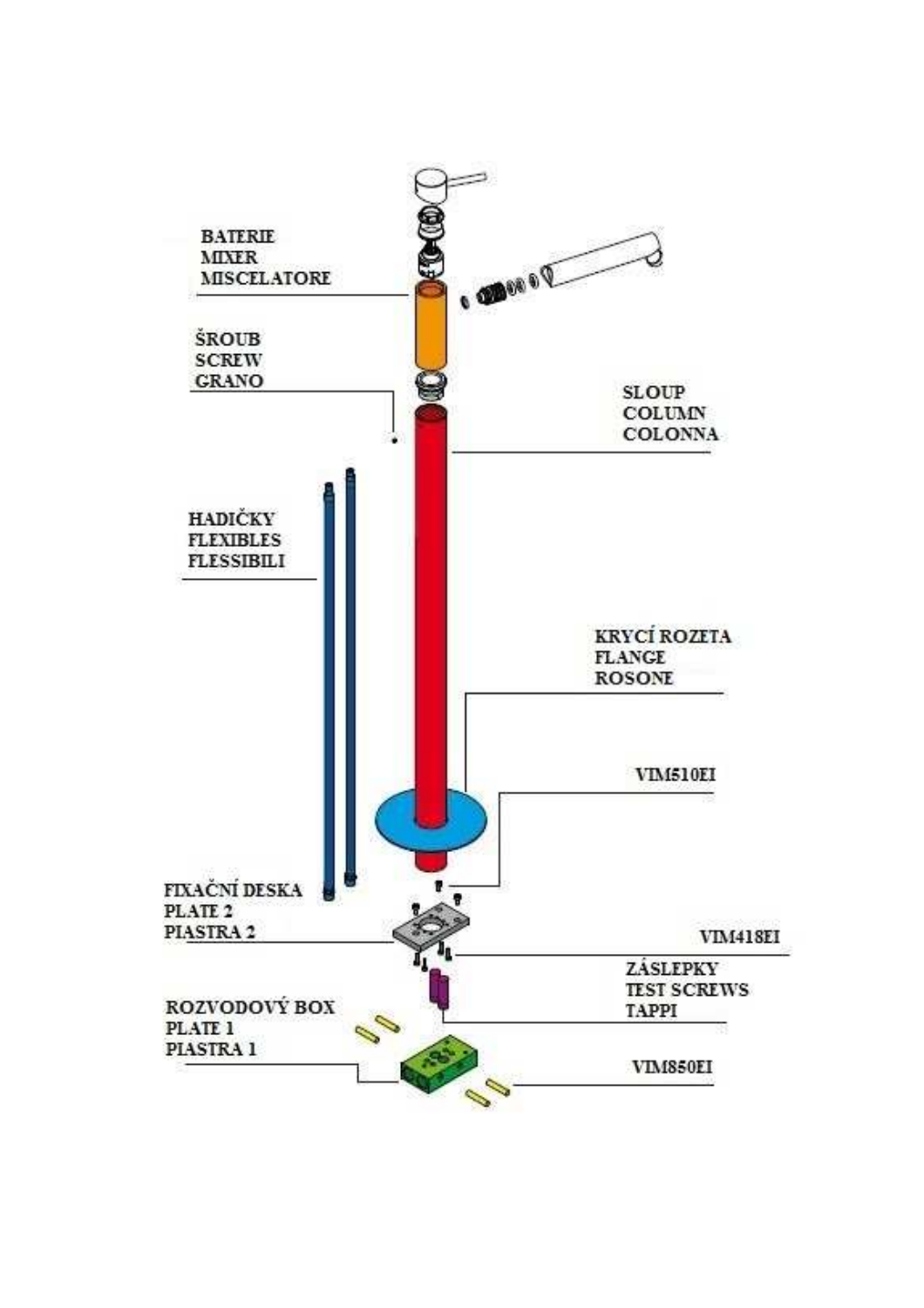1)

A) V podlaze připravte otvor hluboký min. 50 mm pro rozvodový box.

B) Usaďte rozvodový box do podlahy tak, aby otvory směřovaly vzhůru. Otvory pro průtok vody zakryjte záslepkami. 4 šrouby VIM850EI slouží k lepšímu zafixování rozvodového boxu a k jeho perfektnímu umístění do vodorovné polohy.

C) Počkejte, až bude beton vytvrdlý a potom přistupte k instalaci.

*A) Make the plate 1 seat in the floor, minimum depth 50 mm. B) The plate 1 must be cemented in the floor with the holes on the up side, close the 2 holes for the water flow with the 2 equipment test screws. You need the 4 screws VIM850EI to better fix the plate and to place it perfectly horizontal. C) Wait until the cement is ready and dry and go on the installation.* 

A) Predisporre nel pavimento un alloggiamento profondo 50 mm per la piastra 1.

B) Cementare la piastra 1 nel pavimento con i fori rivolti verso l'alto tappando i fori del passaggio acqua con i 2 tappi in dotazione.

Le 4 viti VIM850EI servono ad ancorare la piastra ed a facilitarne la disposizione perfettamente orizzontale.

C) Attendere che il cemento faccia presa e proseguire con il montaggio.

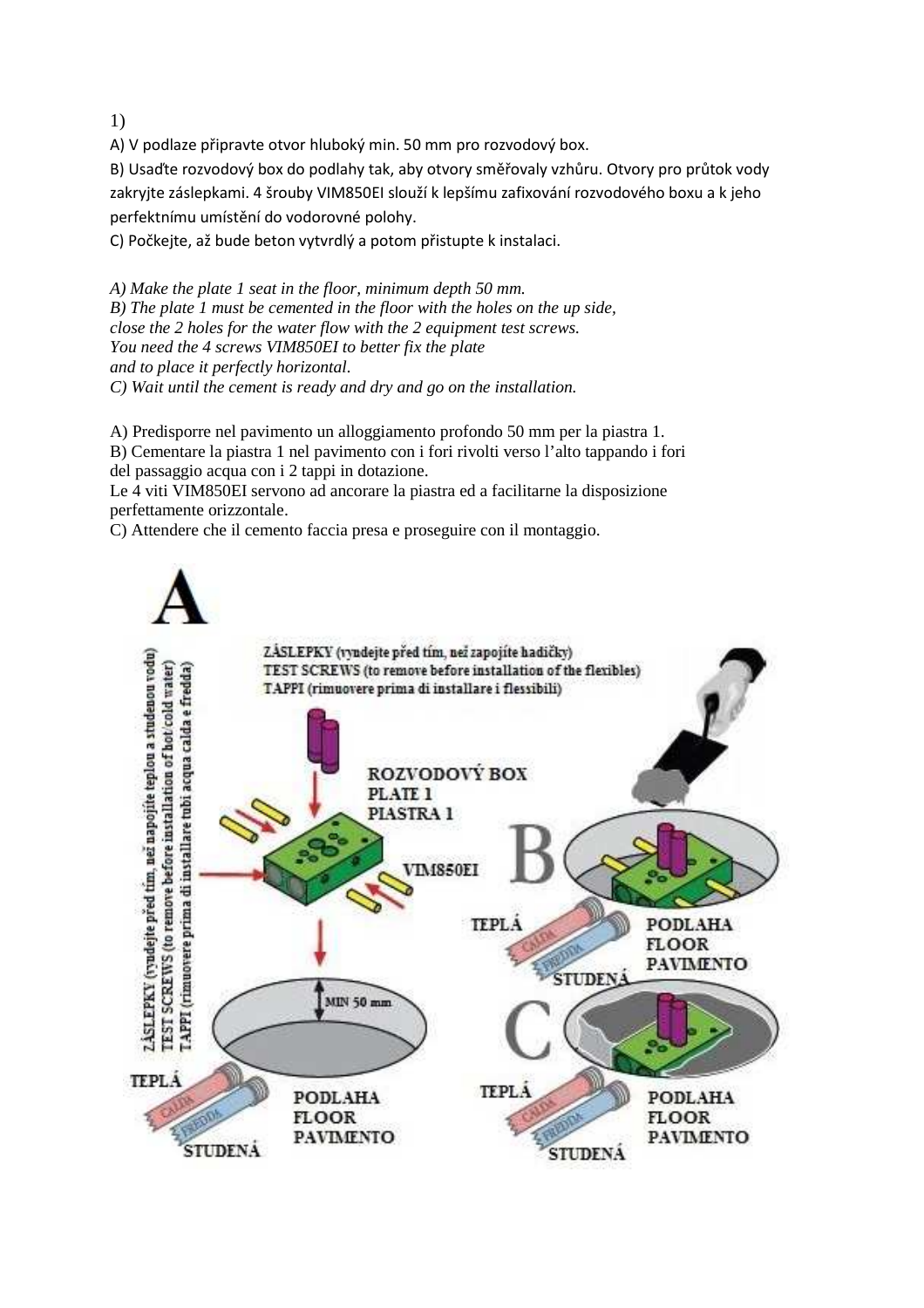## 2)

Abyste zabránili poškození chromu, lehce namažte sloup baterie a potom na něj do výše 30ti cm navlékněte krycí rozetu.

### *Insert the flange for 30 cm on the column after a little lubrification to avoid the chrome plating damaging.*

Infilare il rosone per 30 cm sulla colonna dopo averla lubrificata leggermente per evitare di danneggiare la cromatura.



# 3)

Pomocí 4 šroubů VIM418EI (nebo VIM510EI) přišroubujte fixační desku ke sloupu baterie.

*Screw the plate 2 to the column with the 4 screws VIM418EI ( or VIM510EI).*

Avvitare la piastra 2 alla colonna con le 4 viti VIM418EI ( oppure VIM510EI).

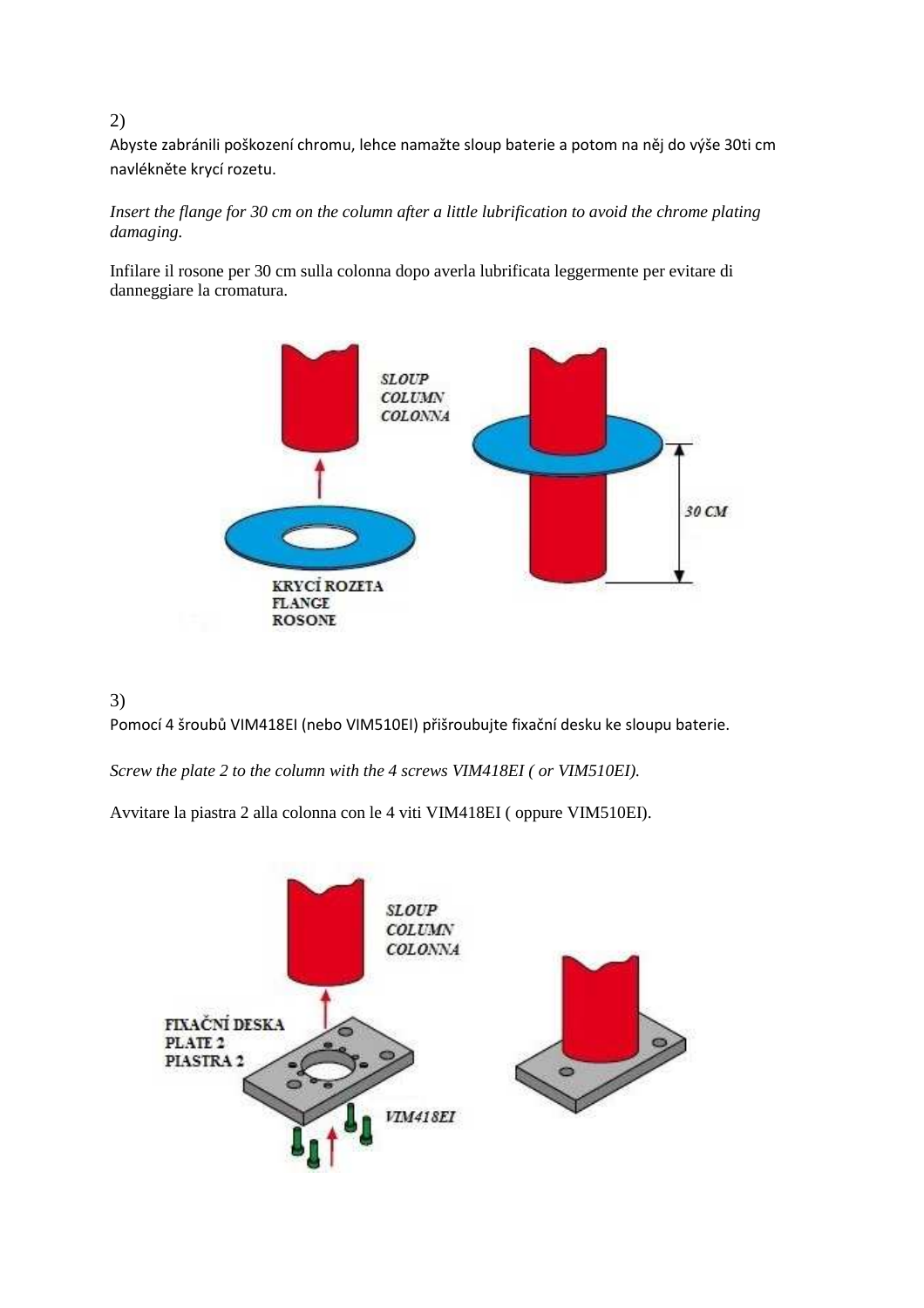Zašroubujte 2 hadičky do napojení v baterii a vložte je do sloupu baterie. Poté pomocí šroubu upevněte baterii ke sloupu.

*Screw the 2 flexibles in the mixer connections, insert these in the column and then fix the mixer to the column by the screws.*

Avvitare i 2 flessibili agli attacchi del miscelatore, infilarli nella colonna e poi fissare il miscelatore alla colonna con i grani.



#### 4)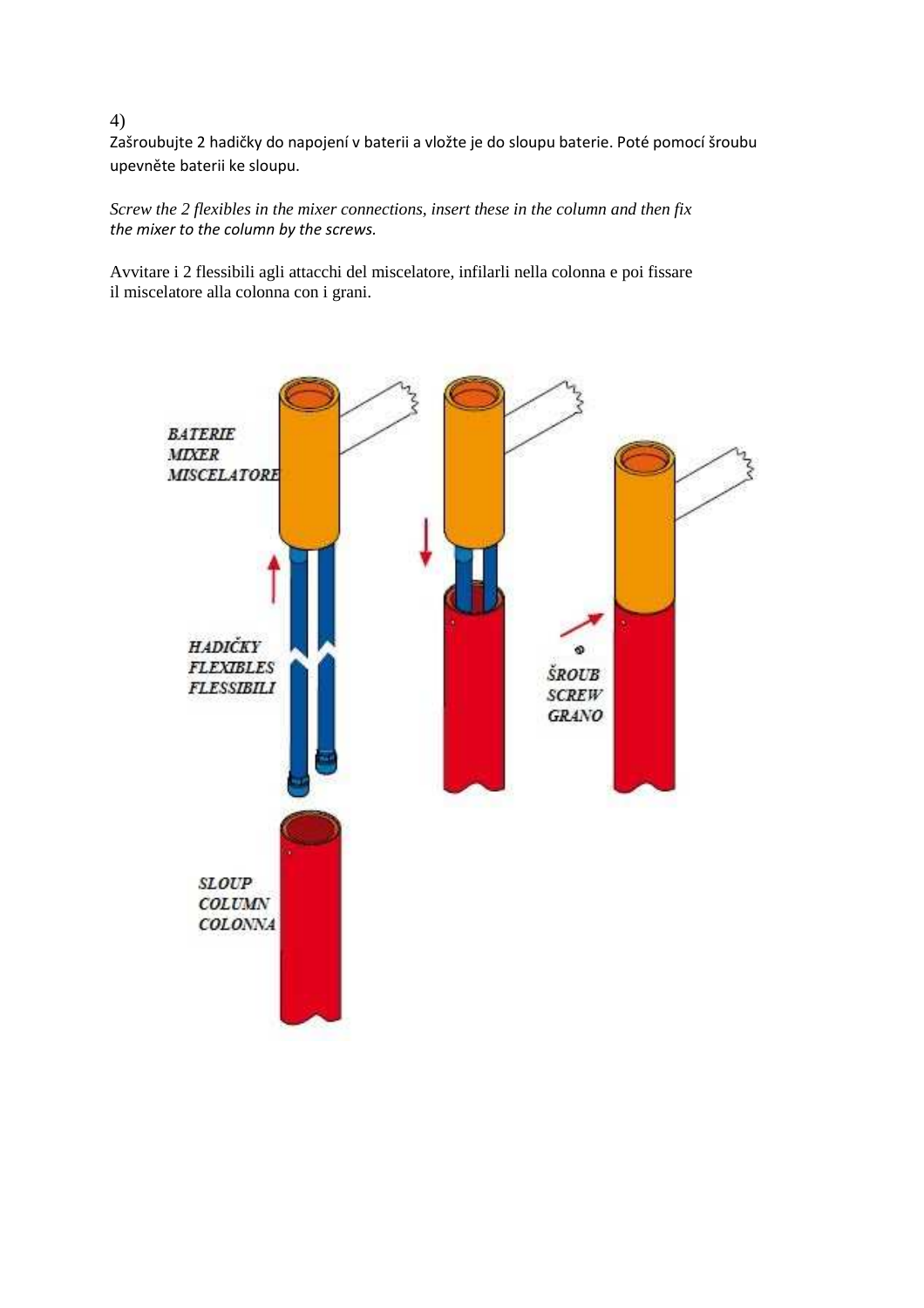5) Zašroubujte koncovky hadiček do přípojek v rozvodovém boxu.

*Screw the flexible ends to the connections of the plate 1.*

Avvitare le estremità dei flessibili alle 2 connessioni della piastra 1.



# 6)

Pomocí 3 šroubů VIM510EI přišroubujte fixační desku k rozvodovému boxu.

*Screw the plate 2 to the plate 1 with the 3 screws VIM510EI.*

Avvitare la piastra 2 alla piastra 1 con le 3 viti VIM510EI.